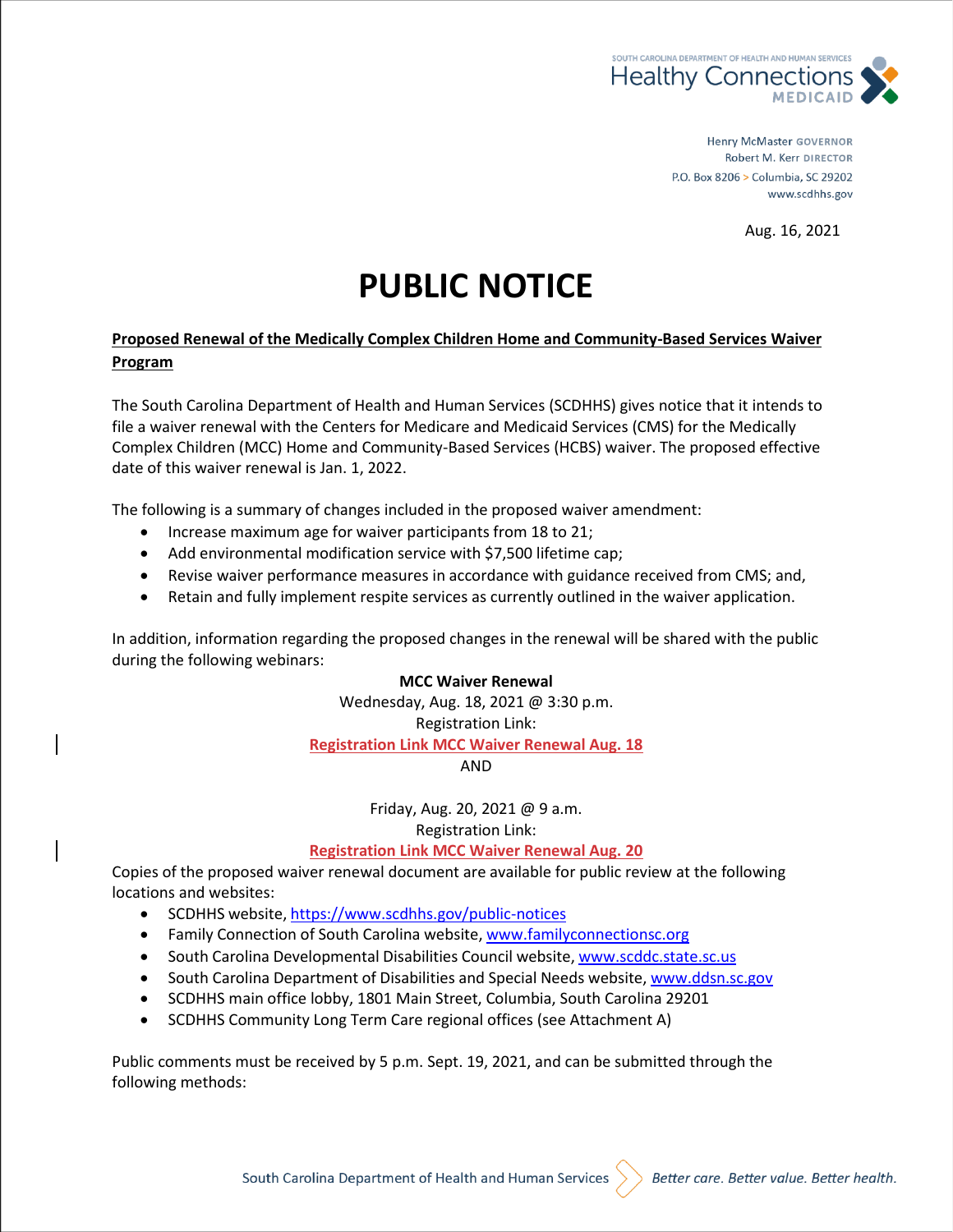- 1. Email: [comments@scdhhs.gov](mailto:kelly.eifert@scdhhs.gov)
- 2. Mail:

SCDHHS Office of Health Programs Division of Community Options Attn: Allison Shumpert P.O. Box 8206 Columbia, S.C. 29202-8206

Robert M. Kerr Director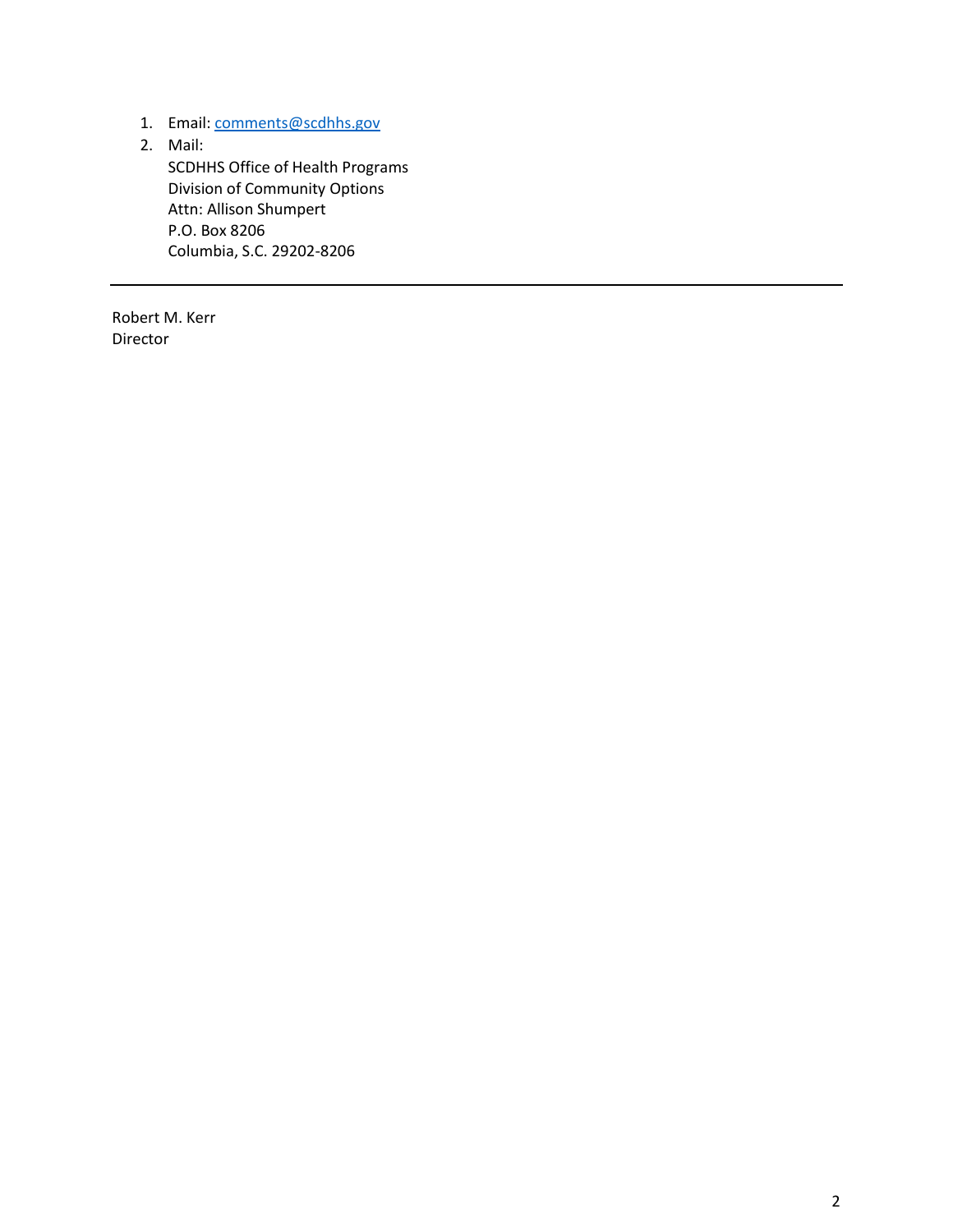# **ATTACHMENT A**

Aiken CLTC 2361 S. Centennial Avenue Building 2, Suite B Aiken, SC 29803

Anderson CLTC 3215 Martin Luther King Jr. Boulevard Anderson, SC 29625

Charleston CLTC 4130 Faber Place Drive, Suite 303 North Charleston, SC 29405

Columbia CLTC 300 Arbor Lake Drive, Suite 900 Columbia, SC 29223

Conway CLTC 1201 Creel Street Conway, SC 29527

Florence CLTC 2701 Alex Lee Boulevard, Suite 200 Florence, SC 29506

Greenville CLTC 620 North Main Street, Suite 300 Greenville, SC 29601

Greenwood CLTC 617 South Main Street Greenwood, SC 29646

Orangeburg CLTC 617 South Main Street Orangeburg, SC 29646

Ridgeland CLTC 10175 South Jacob Smart Boulevard Ridgeland, SC 29936

Rock Hill CLTC 454 South Anderson Road, Suite 11 Rock Hill, SC 29730

Spartanburg CLTC 101 North Pine Street, Suite 405 Spartanburg, SC 29302

Sumter CLTC 30 Wesmark Court Sumter, SC 29150